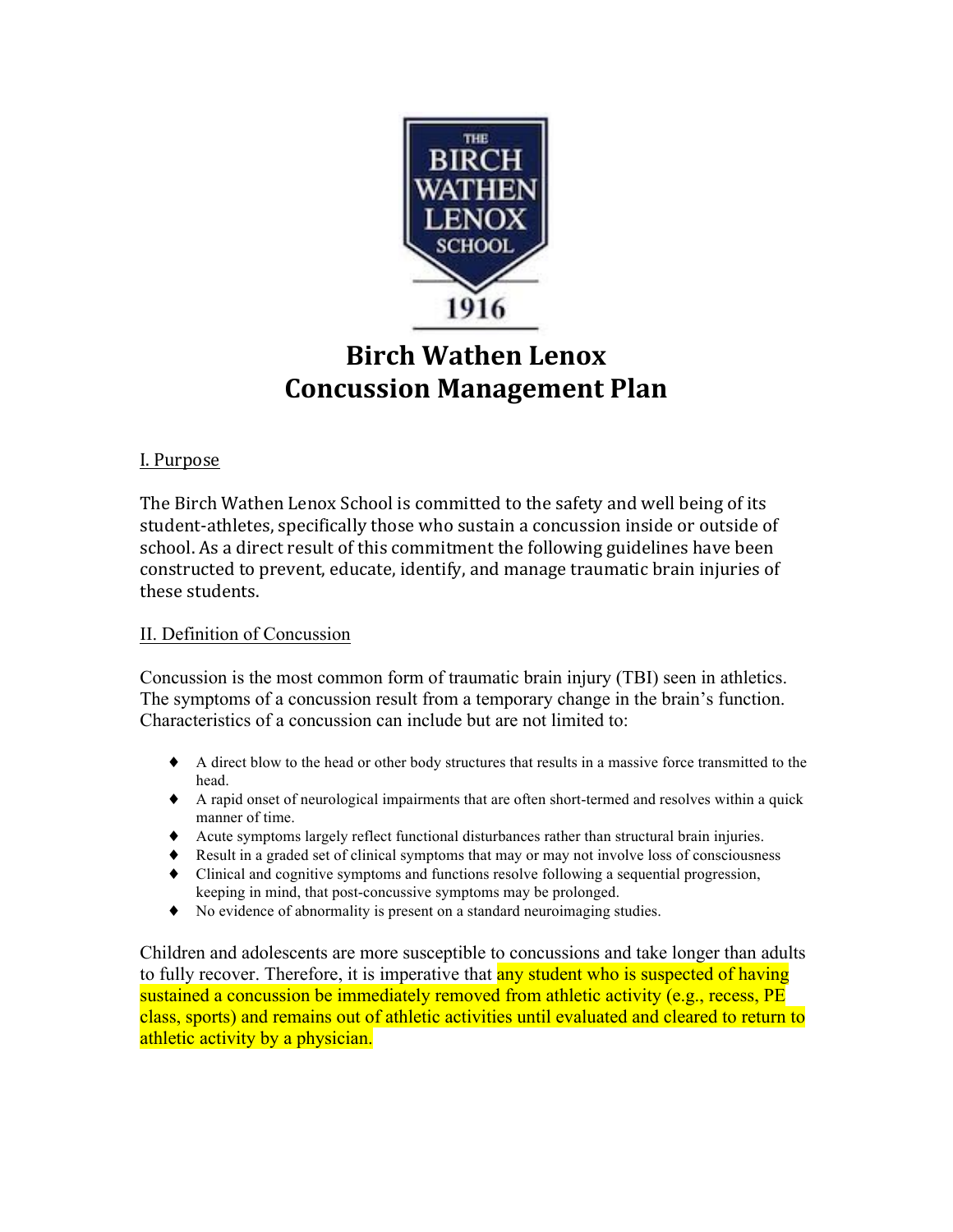#### III. Responsibility

The parents, athletic trainer, nurse, coaches, athletic director, physical education teachers, and school staff collaboratively share responsibility in the proper execution of this plan.

#### IV. Education

The athletic trainer will annually educate student-athletes and coaches on the recognition, management, and reporting of a concussion.

Coaches will sign a statement confirming they received the educational material and that they are aware of their responsibilities in reporting concussions to the athletic trainer.

All athletes will receive a concussion fact sheet, a copy of the return to play protocol and a concussion home instruction sheet.

#### V. Pre-participation Assessment

In order to participate in any sport at Birch Wathen Lenox School student-athletes *must* complete an ImPACT baseline examination. They **will not be allowed** to participate in any contests until this exam has been completed.

#### VI. Recognition, Diagnosis, and Management of Concussion

Concussions can lead to many different classifications of symptoms. See below for a few examples.

| <b>Physical</b>               | Cognitive                | <b>Emotional</b>           | Sleep             |
|-------------------------------|--------------------------|----------------------------|-------------------|
| Headache                      | Feeling "in a fog"       | Irritable                  | <b>Drowsiness</b> |
| Nausea or vomiting            | Amnesia                  | <b>Nervous</b>             | Sleep more        |
| <b>Balance disturbance</b>    | Confusion                | Sad/depressed              | Sleep less        |
| Sensitivity to light or noise | Disorientation           | <b>Emotional labiality</b> |                   |
| Dazed or vacant stare         | Difficulty concentrating |                            |                   |
| Loss of consciousness         | Delayed verbal responses |                            |                   |

#### Table 1. Signs and Symptoms of Concussion

Any student exhibiting symptoms of a concussion will be immediately removed from play and evaluated by the present athletic trainer or physician. If the athlete is displaying symptoms of a concussion they will not be allowed to return to activity. The athlete will be referred to a physician and not be allowed to return to activity until cleared by the physician. A complete physical and mental status examination will be performed by the physician and be compared to their baseline ImPACT test.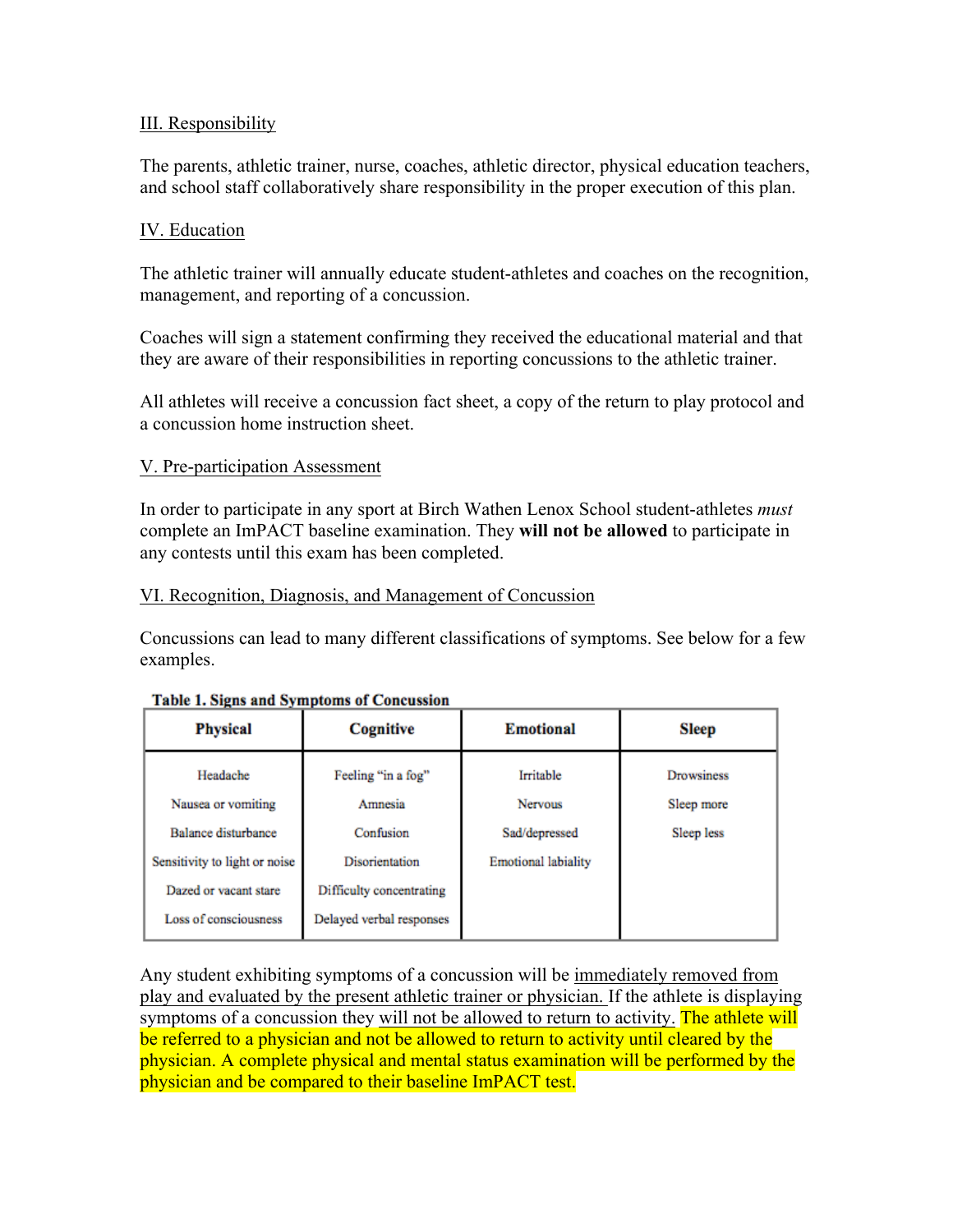All students diagnosed with a concussion will be provided with written home instructions by the athletic trainer.

#### VII. Return to Activity

Any student suffering from a concussion must return to his/her baseline of symptoms, cognitive function, and balance before starting any exertional activity.

Students who have returned to their baseline *must* complete a return to play activity progression before returning to full, unrestricted activity. The return to play protocol may be preformed by an athletic trainer, diagnosing physician or physical therapist.

| $1400 \times 2$ . Evenin to 1 keV 1 follocof                                                                                                                   |                                                                                                                                              |                                                                                                                                                       |  |  |  |
|----------------------------------------------------------------------------------------------------------------------------------------------------------------|----------------------------------------------------------------------------------------------------------------------------------------------|-------------------------------------------------------------------------------------------------------------------------------------------------------|--|--|--|
| <b>Phase 1</b>                                                                                                                                                 | <b>Phase 2</b>                                                                                                                               | <b>Phase 3</b>                                                                                                                                        |  |  |  |
| Treadmill/stationary<br><b>Bike Test</b><br>Patient must complete<br>$\bullet$<br>test at age appropriate<br>maximal heart rate with<br>no symptoms to move to | Dynamic Exercise (three<br>exercises, 2x15, uni-<br>directional)<br>If patient completes with<br>no increased symptoms<br>proceed to phase 3 | Sport specific exercise<br>(2x1min for 4 exercises)<br>If patient completes this<br>with no increased<br>symptoms, patient has<br>complete assessment |  |  |  |
| phase 2<br>If patient has symptoms,<br>٠<br>stop test and refer for<br>exertion therapy                                                                        | If patient has symptoms<br>$\bullet$<br>with dynamic exercise,<br>stop and refer for<br>exertion therapy                                     | If patient has symptoms<br>with sports specific<br>activity, stop and refer<br>for exertion therapy                                                   |  |  |  |

Table 2. Return to Play Protocol

In New York State, the diagnosis of a concussion remains within the scope of practice of the following medical providers: physicians, nurse practitioners, and physician assistants. The physician or the athletic trainer in consultation with the physician will determine medical clearance of the student following a concussion.

#### VIII. Return to Learn

Concussed students will complete a return to learn progression in parallel with his/her return to play activity program.

Relative cognitive rest through the minimizing of stressors such as video games, reading, and texting, watching television, and listening to music through headphones should begin immediately following the diagnosis of a concussion, including no classroom activity on the day of injury.

Student-athletes who cannot tolerate light cognitive activity  $(\sim]30 \text{ min}$ ) will remain at home

Student-athletes who tolerate light cognitive activity  $(\sim 45 \text{ min})$  without symptoms can return to the classroom in graduated increments while working closely with an advisor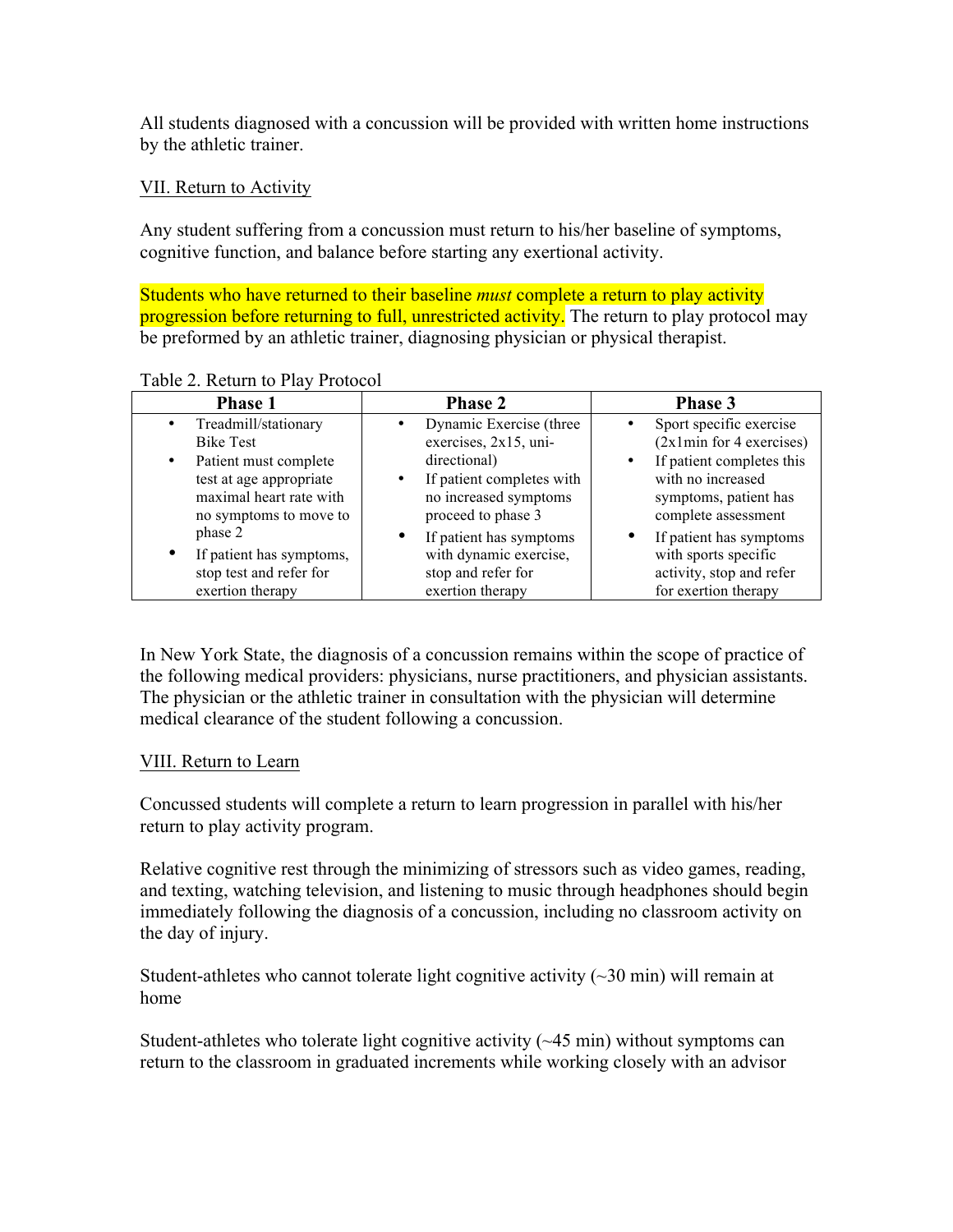The amount of time needed for a student-athlete to avoid class or homework will be individualized. A multi-disciplinary team that may include the team physician, athletic trainer, psychologists, academic advisors, and coach will be utilized as appropriate to determine the extent of academic adjustments.

Student-athletes experiencing cognitive difficulties for longer than two weeks postconcussion will be medically re-evaluated and may need more extensive academic accommodations

#### XI. Multiple Concussions

Athlete suffering from three or more concussions within their time at Birch Wathen Lenox will need to obtain clearance from their physician in order to participate.

#### X. Risk Factors to Recovery

According to the CDC's Heads Up, Facts for Physicians About Mild Traumatic Brain Injury (MTBI, students with these conditions are at a higher risk for prolonged recovery from a concussion:

- ♦ · History of concussion, especially if currently recovering from an earlier concussion
- ♦ · Personal and/or family history of migraine headaches
- ♦ · History of learning disabilities or developmental disorders
- ♦ · History of depression, anxiety, or mood disorders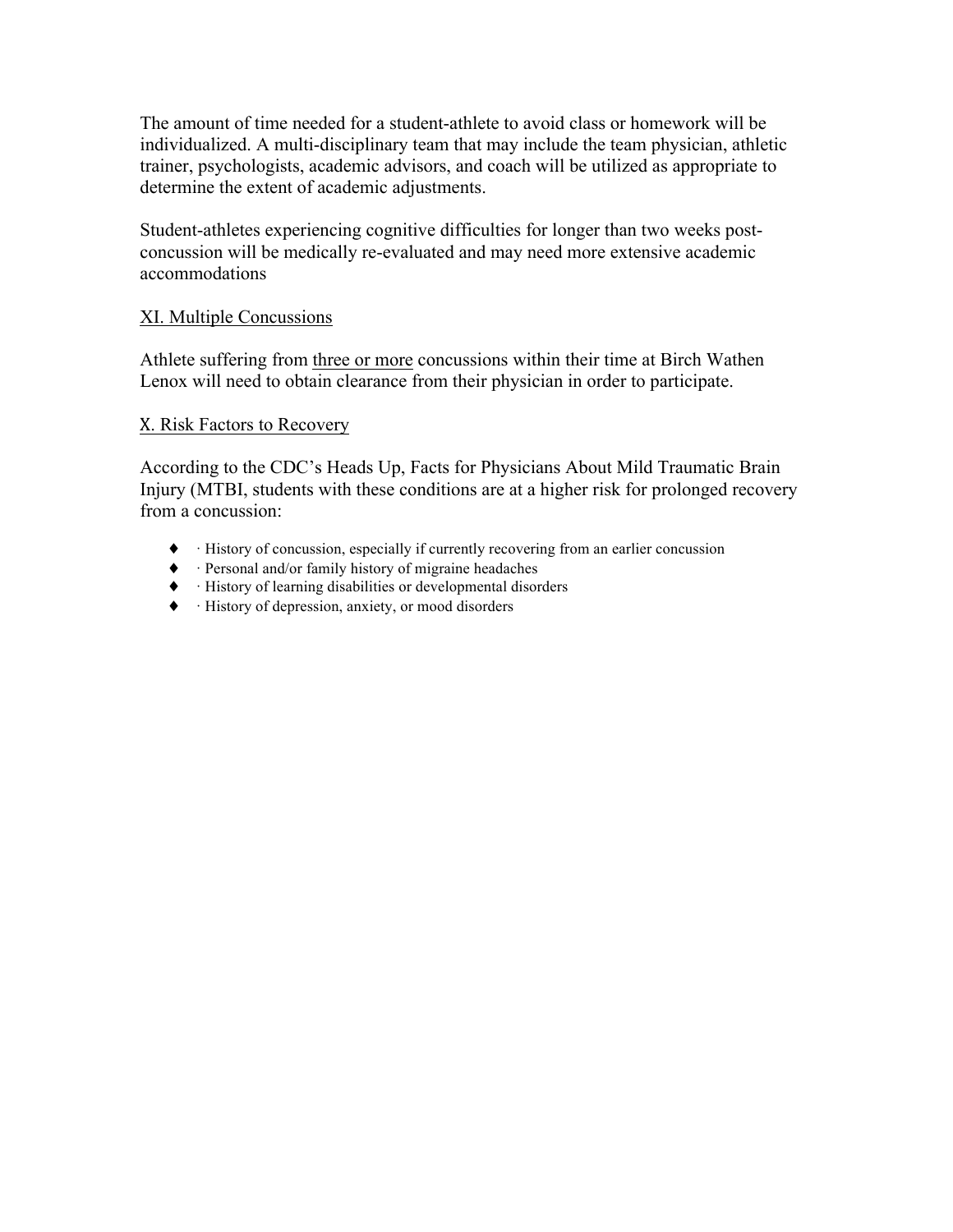# APPENDIX

1.Concussion Fact Sheet 2.Concussion Home Instruction Sheet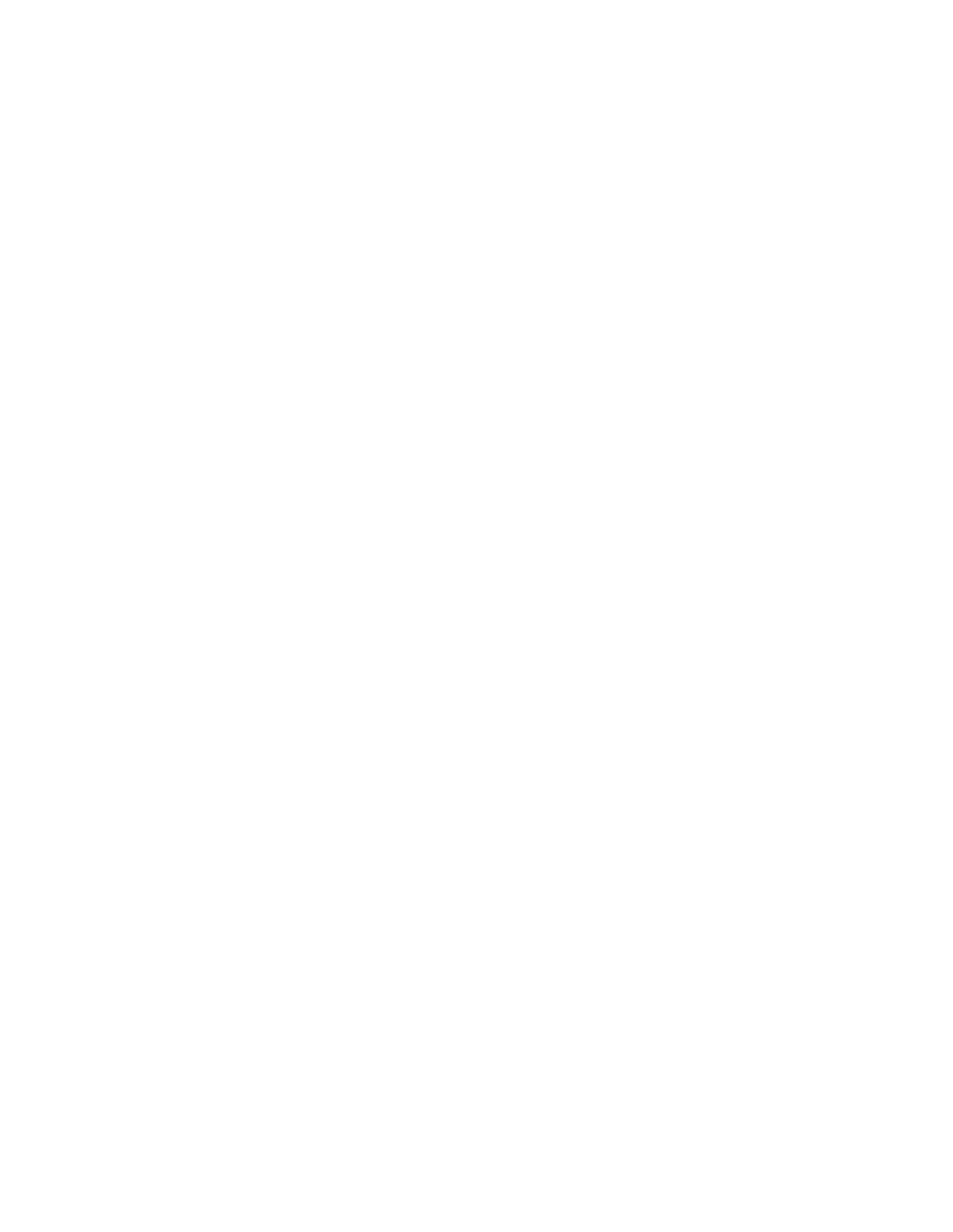

A FACT SHEET FOR ATHLETES

## What is a concussion?

A concussion is a brain injury that:

- Is caused by a bump, blow, or jolt to the head or body.
- Can change the way your brain normally works.
- Can occur during practices or games in any sport or recreational activity.
- Can happen even if you haven't been knocked out.
- Can be serious even if you've just been "dinged" or "had your bell rung."

All concussions are serious. A concussion can affect your ability to do schoolwork and other activities (such as playing video games, working on a computer, studying, driving, or exercising). Most people with a concussion get better, but it is important to give your brain time to heal.

## What are the symptoms of a concussion?

You can't see a concussion, but you might notice *one or more* of the symptoms listed below or that you "don't feel right" soon after, a few days after, or even weeks after the injury.

- Headache or "pressure" in head
- Nausea or vomiting
- Balance problems or dizziness
- Double or blurry vision
- Bothered by light or noise
- Feeling sluggish, hazy, foggy, or groggy
- Difficulty paying attention
- Memory problems
- Confusion

## What should I do if I think I have a concussion?

- **Tell your coaches and your parents.** Never ignore a bump or blow to the head even if you feel fine. Also, tell your coach right away if you think you have a concussion or if one of your teammates might have a concussion.
- **Get a medical check-up.** A doctor or other health care professional can tell if you have a concussion and when it is OK to return to play.
- **Give yourself time to get better.** If you have a concussion, your brain needs time to heal. While your brain is still healing, you are much more likely to have another concussion. Repeat concussions can increase the time it takes for you to recover and may cause more damage to your brain. It is important to rest and not return to play until you get the OK from your health care professional that you are symptom-free.

## How can I prevent a concussion?

Every sport is different, but there are steps you can take to protect yourself.

- Use the proper sports equipment, including personal protective equipment. In order for equipment to protect you, it must be:
	- The right equipment for the game, position, or activity
	- Worn correctly and the correct size and fit
	- Used every time you play or practice
- Follow your coach's rules for safety and the rules of the sport.
- Practice good sportsmanship at all times.

**If you think you have a concussion:** Don't hide it. Report it. Take time to recover.

## It's better to miss one game than the whole season.

For more information and to order additional materials *free-of-charge*, visit: **www.cdc.gov/Concussion**.



**U.S. DEPARTMENT OF HEALTH AND HUMAN SERVICES CENTERS FOR DISEASE CONTROL AND PREVENTION**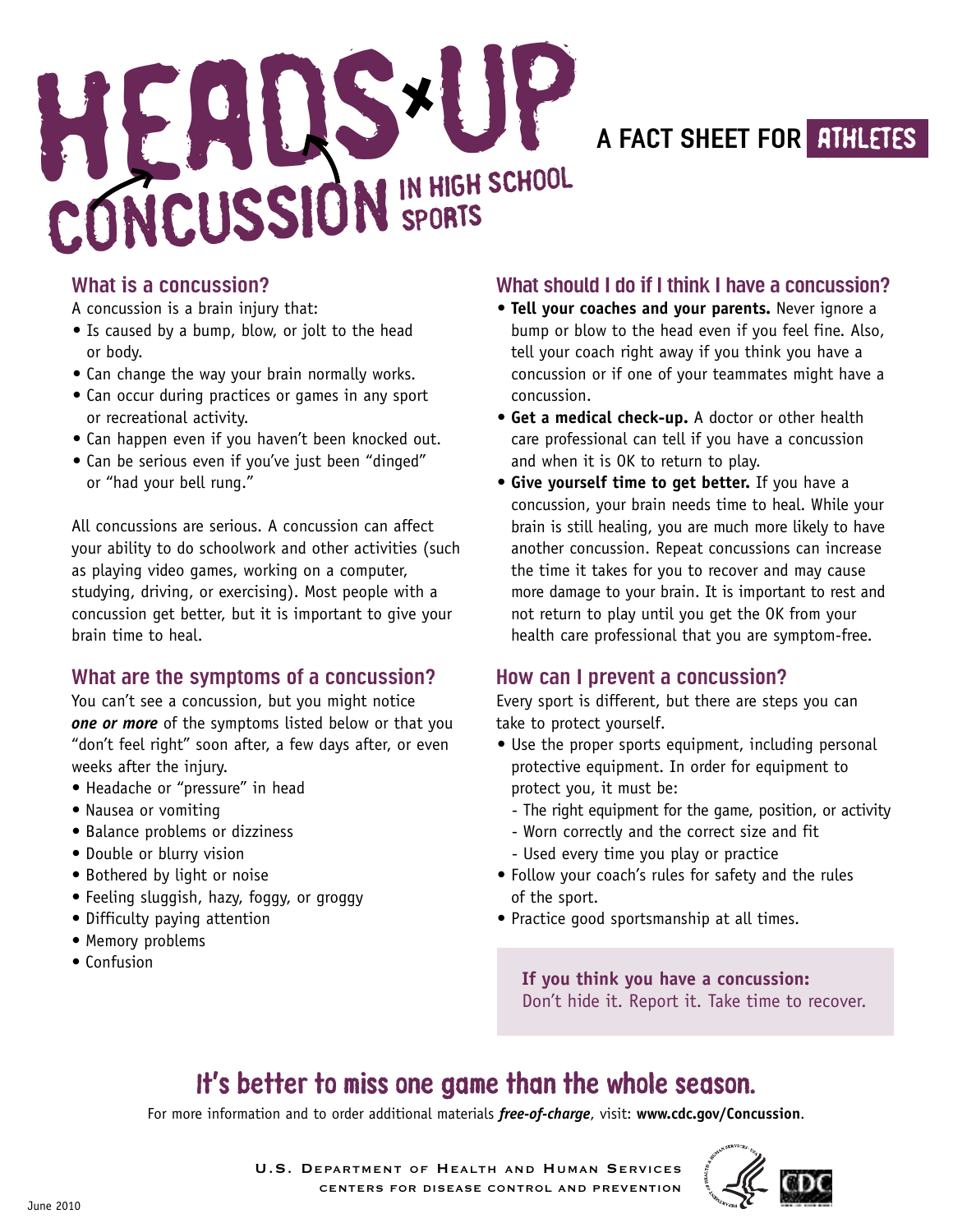



## Birch Wathen Lenox **Concussion Home Instruction Sheet**

You have experienced a concussion or head injury and need to be watched closely for the next 24-48 hours.

Symptoms of a concussion often appear immediately, but some may not be noticed for hours or days following the injury.

Watch for any of the following problems:

- Repeated vomiting
- Headache that gets worse or does not go away
- Loss of consciousness or unable to stay awake during times you would normally be awake
- Becoming more confused, restless, or agitated
- Convulsions or seizures
- Difficulty walking or difficulty with balance
- Weakness or numbness
- Difficulty with your vision

#### **If you experience any of these symptoms go to the emergency room immediately. Do not conceal your symptoms or problems.**

While at home it is safe to:

- Take Tylenol
- Go to sleep
- Eat a light meal

DO NOT:

- Drink Alcohol
- Take aspirin, ibuprofen, naproxen or similar products

Contact your athletic trainer tomorrow and update him/her on your current status:

| Name: | Phone Number: |  |
|-------|---------------|--|
|       |               |  |